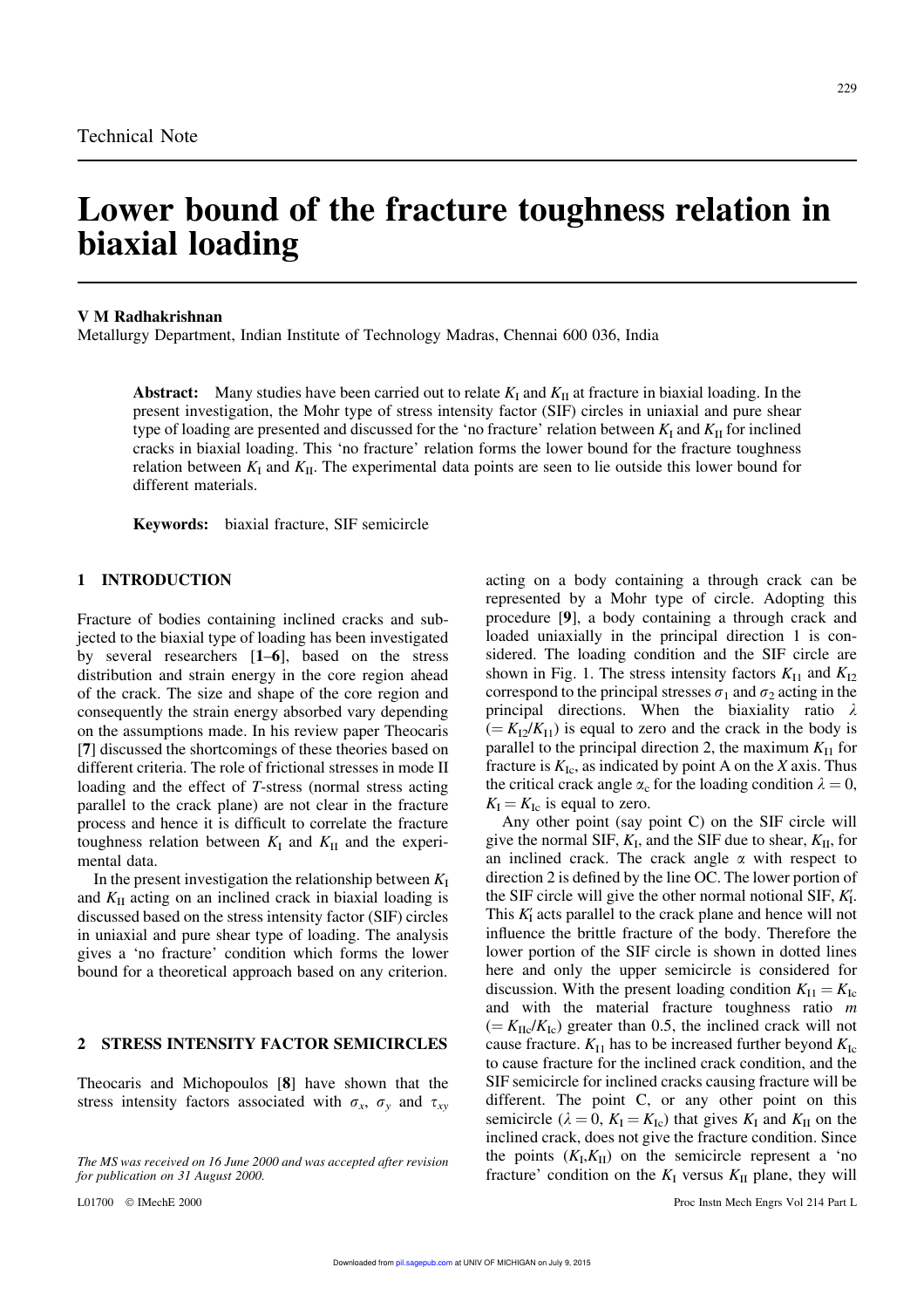

**Fig. 1** SIF semicircle for uniaxial loading with  $\lambda = 0$ 

represent the same condition even when the loading conditions (i.e.  $\lambda$  values) are changed.

Similarly, in biaxial loading with  $K_{I1} = -K_{I2}$ , the biaxiality ratio is  $\lambda = -1$ . When the crack angle  $\alpha = 45^{\circ}$ to both directions 1 and 2, fracture occurs at  $K_{\text{II}} = K_{\text{IIc}}$  $(= K_{I1} = -K_{I2})$ . The SIF semicircle corresponding to this loading condition is shown in Fig. 2. Thus, for  $\lambda = -1$ and  $K_{\text{II}} = K_{\text{IIc}}$ , the critical crack angle  $\alpha_{\text{c}}$  is equal to 45° to the principal direction. Any other point on the SIF semicircle can give  $K_I$  and  $K_{II}$  for the crack of other inclinations, but it does not give the fracture condition in the present loading  $K_{\text{II}} = K_{\text{II}} = -K_{\text{I2}} = K_{\text{IIc}}$ .

A point  $(K_I, K_{II})$  on the  $K_I - K_{II}$  plane giving a 'no fracture' (or fracture) condition will represent the same condition irrespective of the loading system  $(\lambda$  value) which produces these components  $K_I$  and  $K_{II}$  (assuming the effects of frictional stress and *T*-stress to be negligible). Thus the points on the above two semicircles  $(\lambda = 0, K_{\text{I}} = K_{\text{Ic}} \text{ and } \lambda = -1, K_{\text{II}} = K_{\text{Ifc}})$ , represent  $K_{\text{I}}$  and *K*II values for the 'no fracture' condition and will continue to be so even under different loading conditions.

### **3 SIF SEMICIRCLE AND THE FRACTURE TOUGHNESS LINE**

Now the two SIF semicircles and the fracture toughness relation line between  $K_I$  and  $K_{II}$  can be combined together

Proc Instn Mech Engrs Vol 214 Part L and L01700 C IMechE 2000



Fig. 2 SIF semicircle for shear loading with  $\lambda = -1$ 

to find out whether the theoretical relation that was developed based on some criterion could be correct or whether the assumptions made require reconsideration.

Figure 3a shows a hypothetical fracture toughness relation line (FTL) of a material with  $0.5 < m < 1$ , along with the SIF semicircle ( $\lambda = 0$ ,  $K_{\text{I}} = K_{\text{Ic}}$  and  $\alpha_{\text{c}} =$  zero). The 'fracture' and 'no fracture' zones separated by the FTL are also shown. In the present example, the SIF semicircle intersects the FTL at C. The crack plane corresponding to point C makes an angle of  $\alpha$  with direction 2. The points on the semicircle to the right of point C are in the 'fracture' zone and those on the lefthand side are in the 'no fracture' zone. This means that points on the right-hand side of C on the semicircle  $(\lambda = 0, K_{\text{I}} = K_{\text{Ic}})$ , which indicate the 'no fracture' condition, are made to fall in the 'fracture' zone due to the hypothetical FTL cutting the semicircle. As this is not possible, the other alternative is that the FTL should not intersect the SIF semicircle defined by  $\lambda = 0$ ,  $K_{I} = K_{Ic}$ and  $\alpha_c = 0$ , but it should just touch the SIF semicircle at  $K_I = K_{Ic}$  and both will have a common tangent at the point  $K_{\rm I} = K_{\rm Ic}$  on the *X* axis.

Figure 3b shows the FTL and the SIF semicircle  $(\lambda = -1, K_{\text{II}} = K_{\text{IIc}}, \alpha_{\text{c}} = 45^{\circ})$ . If the FTL intersects the SIF semicircle (say at point C), it means that points left of point C on the semicircle ( $\lambda = -1$ ,  $K_{\text{II}} = K_{\text{IIc}}$ ) are brought into the 'fracture' zone by the hypothetical FTL, though actually they represent a 'no fracture' relation between  $K_I$ and  $K_{\text{II}}$ . Hence the FTL should not intersect the SIF semicircle ( $\lambda = -1$ ,  $K_{\text{II}} = K_{\text{IIc}}$ ,  $\alpha_{\text{c}} = 45^{\circ}$ ). Both of them should just touch each other at  $K_{\text{II}} = K_{\text{IIc}}$  and have a common tangent at the point  $K_{II} = K_{IIc}$  on the *Y* axis.

Thus the two SIF semicircles give the possible lower limit for the fracture toughness relation in biaxial loading in the range of uniaxial tensile loading ( $\lambda = 0$ ) to pure shear loading  $(\lambda = -1)$ .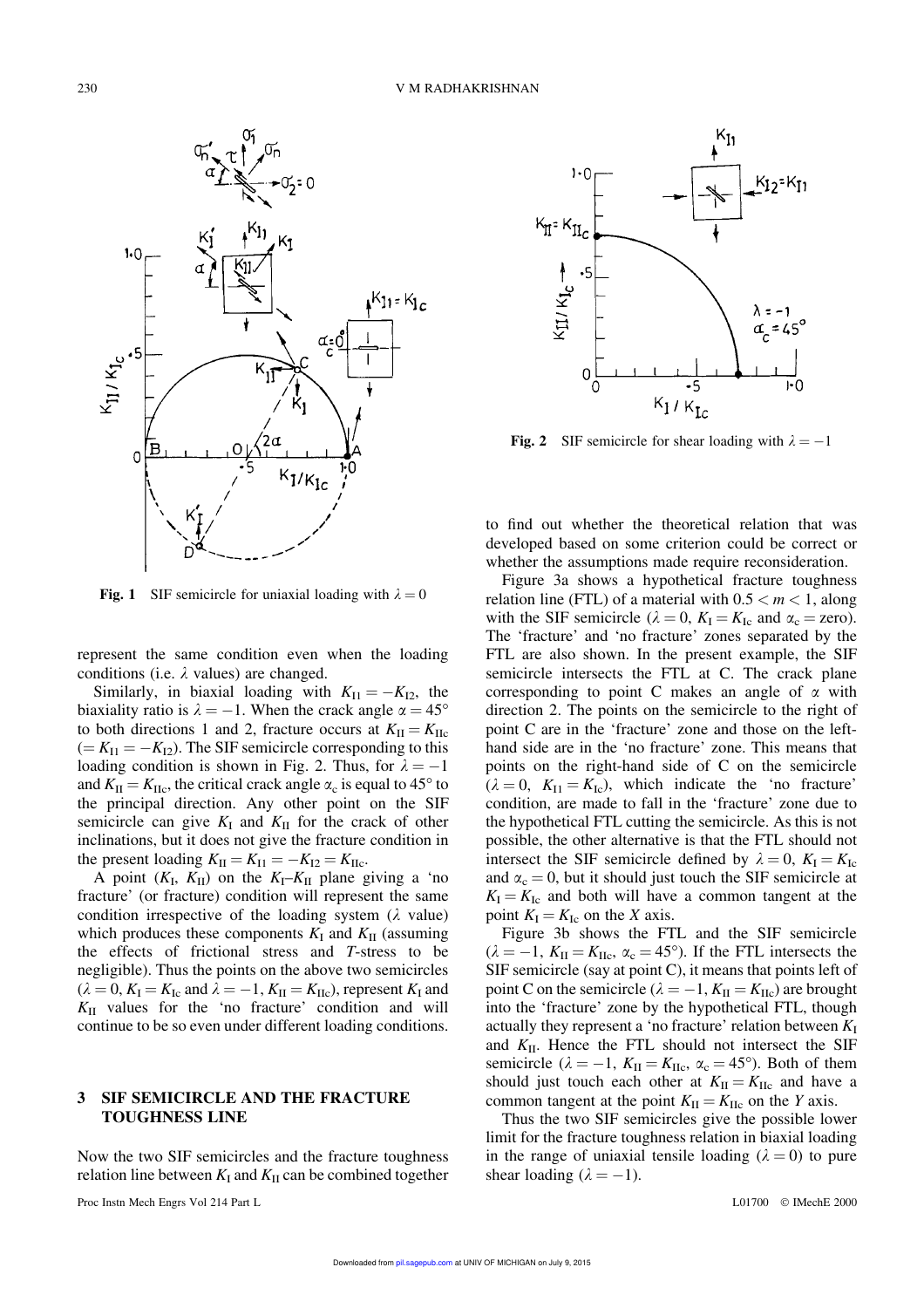

**Fig. 3** Validation of the fracture toughness relation in biaxial loading

# **4 LOWER BOUND OF THE KI–KII RELATION**

Many investigations have been made to correlate  $K_I$  and  $K_{II}$  in biaxial loading. In this section the lower bound of such correlation along with some experimental data are discussed based on the SIF semicircles corresponding to uniaxial and pure shear types of loading conditions.

Figure 4 shows the data points, with the base values taken from reference [**2**], for three materials indicated. The SIF semicircles corresponding to  $\lambda = -1$  and  $\lambda = 0$ are also shown in the figure, with the fracture toughness ratios  $m = 0.8$  and  $m = 1.0$ . Since the SIF semicircles show a 'no fracture' relation between  $K_I$  and  $K_{II}$ , the experimental points must lie above these lines. The data points do indicate that they generally obey this lower bound condition for the value of *m* lying between 0.5 and 1.0. The lower bound SIF semicircles imply that any theoretical correlation developed to relate  $K_I$  and  $K_{II}$ should not intersect these semicircles.



**Fig. 4** Lower bound and data correlation for  $m = 0$  and  $m = 1$ 

Figure 5 shows the data points for material 7073-T6 Al alloy tested in different conditions [**3**]. The fracture toughness ratio *m* for this material is greater than unity. All the data points are lying outside the lower bound SIF semicircle corresponding to  $\lambda = -1$ . However, since the value of  $K_{\text{IIc}}$  is higher than that of  $K_{\text{Ic}}$ , below a certain angle  $\alpha$  the normal SIF on the inclined crack  $K_I$  will be equal to or more than  $K_{\text{Ic}}$ . Thus, for example, in material M1,  $K_I$  can cause fracture in the presence of slanting



**Fig. 5** Lower bound and data correlation for  $m > 1$ 

L01700 IMechE 2000 Proc Instn Mech Engrs Vol 214 Part L